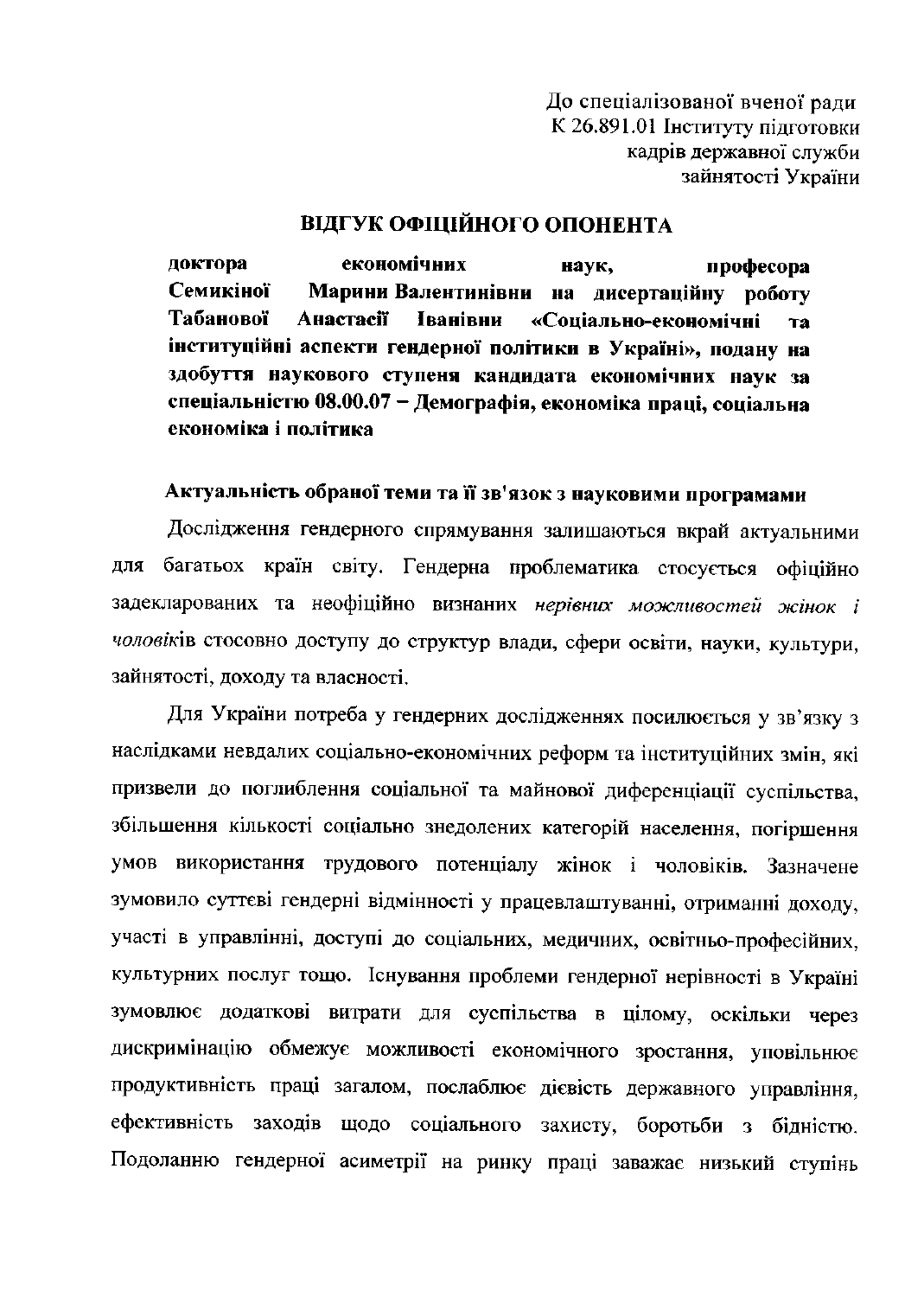розвитку демократії в країні, характерні риси менталітету, національної культури, традиційні уявлення про роль жінки у сім'ї, на виробництві, в управлінні. Тому соціально-економічні та інституційні аспекти гендерної політики в Україні потребують особливої уваги науковців.

Віддаючи належне значному науковому доробку які вчених. досліджували проблему гендерної нерівності, слід підкреслити, що дотепер продовжується дискусія стосовно шляхів побудови адекватної гендерної політики в Україні.

Отже, тема дисертаційного дослідження Табанової Анастасії Іванівни має високу актуальність, прикладну та наукову значимість.

Про актуальність дисертації Табанової А.І. свідчить її зв'язок з науковими програмами, планами, темами науково-дослідних робіт Одеського національного економічного університету, зокрема за темами: «Регулювання економіко-інституціональних умов формування доходів населення регіону» реєстрації 0115U000625); (номер державної «Проблеми зайнятості  $\mathbf{i}$ регулювання трудових відносин в галузях економіки» (номер державної реєстрації 0114U006190).

#### Зміст дисертації та її завершеність

Відповідно до обраного напряму досліджень, здобувачем чітко визначено предмет та об'єкт дослідження, коректно сформульовано мету («розвиток теоретичних положень, методичних підходів та розробка рекомендацій щодо забезпечення дієвості соціально-економічного та інституційного аспектів гендерної політики України», С.4) та наукові завдання (С. 4-5). Структура роботи є логічною, містить три розділи та 9 підрозділів. Зміст роботи викладено у відповідності до мети та поставлених завдань.

У першому, теоретичному розділі роботи («Теоретичні засади складових формування гендерної політики») дисертанту вдалося з'ясувати соціальноекономічну сутність категорій «гендер», «гендерна сегрегація», «гендерні стереотипи», сформувати комплексний підхід щодо вивчення поняття «гендер», обгрунтувати методичні підходи до гендерних досліджень в соціально-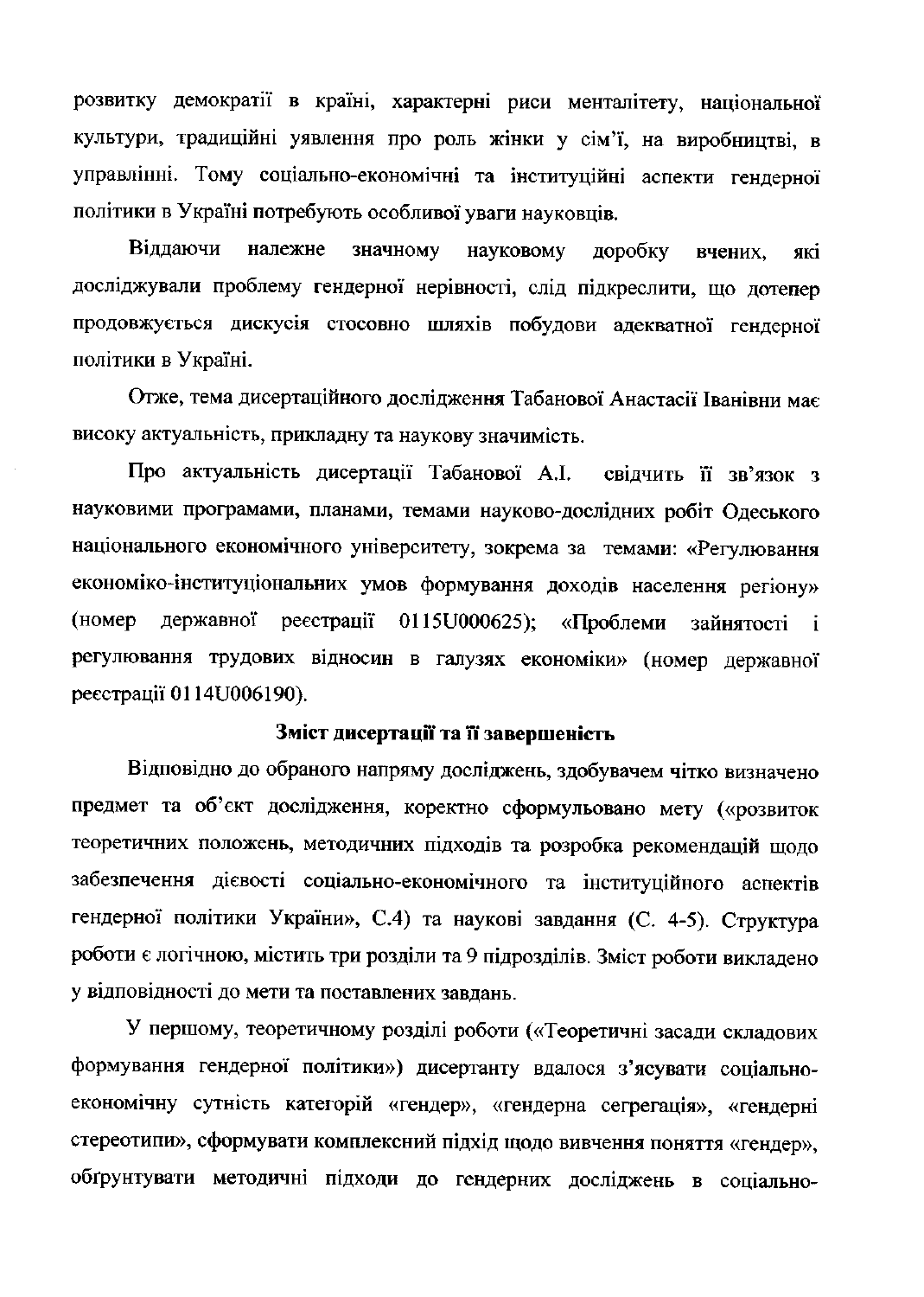та інституційній сферах. Розглядаючи поняття «гендерної економічній сегрегації», автором було запропоновано термін «інституціональна дискримінація», визначено вплив гендерних стереотипів на реалізацію можливостей чоловіків і жінок у трудовій діяльності (С. 19-32). Досліджуючи термін «гендерна політика», автором було виявлено, що більшість дослідників асоціюють гендерну політику з державною діяльністю, об'єктом якої в основному виступають жінки, внаслідок чого гендерна політика направлена на подолання лише жіночої дискримінації, тому у дисертаційній роботі запропоновано уточненя поняття «гендерна політика» (С. 35-46, табл. 1.4). В результаті теоретичного аналізу систематизовано категоріальний апарат гендерної термінології (рис.1.3), проаналізовано соціальний, економічний та інституційний аспекти формування гендерної політики в Україні (С. 47-61).

У другому, аналітичному розділі роботи («Аналіз впливу аспектів гендерної політики на забезпечення гендерного паритету в Україні») на основі широкого масиву статистичних даних досліджено тенденції і проблеми гендерної нерівності в Україні, здійснено аналіз гендерних диспропорцій на ринку праці, у доступі до економічних ресурсів, у сфері освіти та в інституційній сфері. З урахуванням гендерного аспекту проаналізовано тенденції зайнятості, безробіття, неформальної зайнятості на ринку праці України (С.83-97), здійснено кластерний аналіз цих проблем на рівні регіонів країни (С. 97-104). Визначено розрив у доходах чоловіків та жінок (С. 105 -116), проаналізовано інституційні аспекти гендерної нерівності в Україні (С. 117-126), особливості гендерної політики в сфері освіти (С. 127-131). У процесі дослідження здійснено оцінку розподілу домашніх обов'язків  $\overline{\mathbf{B}}$ домогосподарствах України на основі аналізу даних із доступних джерел інформації та результатів проведеного опитування (С.131-141, рис. 2.24).

У третьому розділі («Науково-методичний інструментарій забезпечення паритету гендерної рівності як основа реалізації гендерної політики») проаналізовано та систематизовано інструменти соціально-економічного та інституційного забезпечення регулювання гендерної політики з урахуванням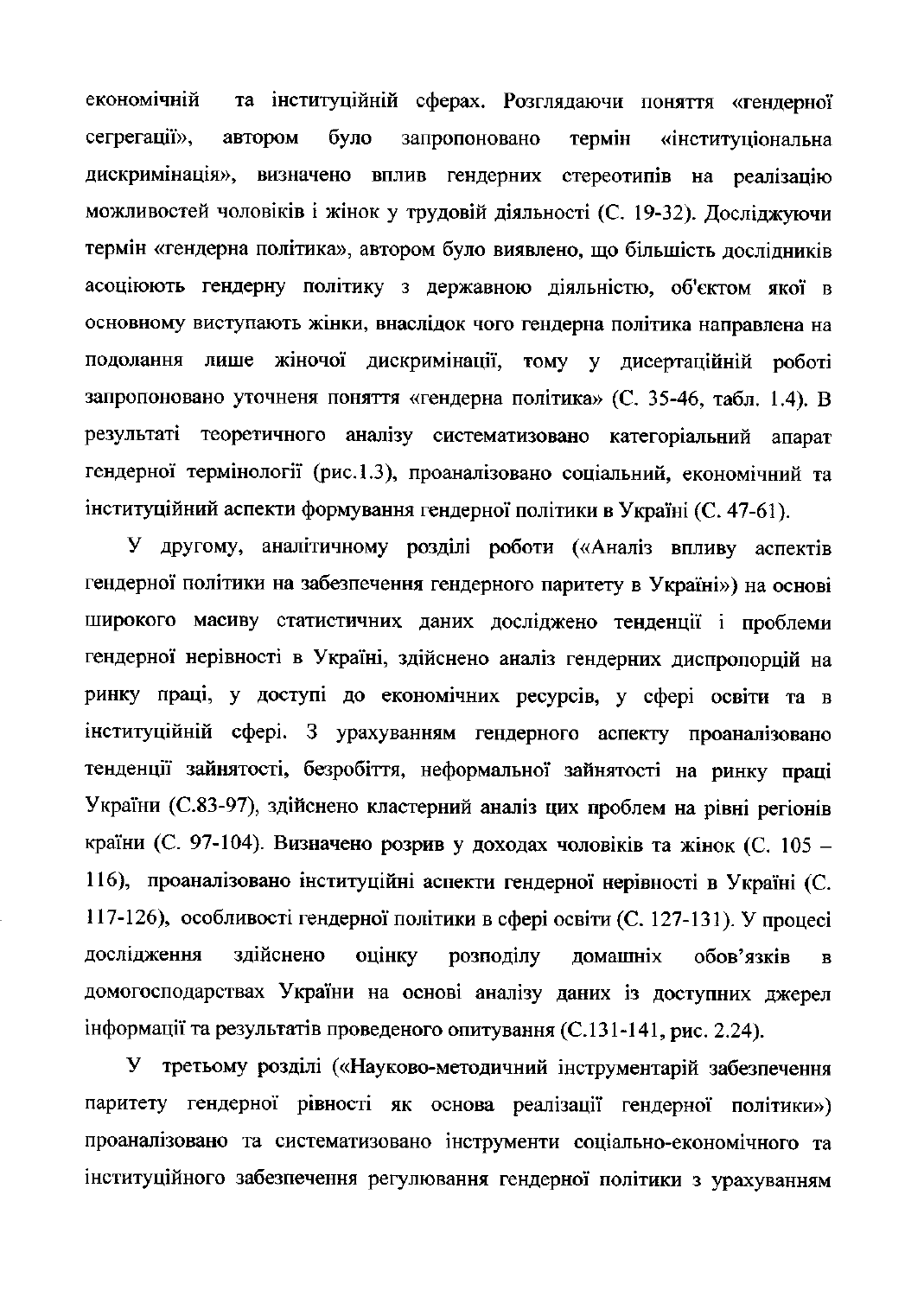міжнародного досвіду (С. 148-166), обтрунтовано та удосконалено гендерний підхід до раціонального розподілу людських ресурсів на ринку праці за допомогою методів економіко-математичного моделювання (С. 166-183, рис.  $3.3);$ обґрунтовано доцільність включення y. **функцію** корисності домогосподарств часу на домашні справи (С. 190-194); розроблено методичний підхід до забезпечення гендерного паритету в межах соціальної, економічної та інституційної складових за допомогою імітаційного моделювання в програмі Ithink (С.195-221, рис. 3.13); розроблено рекомендації щодо вдосконалення гендерної політики в Україні та досягнення гендерного паритету (С. 183-190, рис. 3.9).

Наприкінці дисертаційної роботи викладено загальні висновки, які відображають суттєві здобутки автора у відповідності з поставленими завданнями. Аналіз дисертації доводить, що дослідження є завершеним, поставлена мета є досягнутою, а наукові завдання загалом розв'язані.

## Ступінь обгрунтованості наукових положень, висновків і рекомендацій,

## сформульованих у дисертації, їх достовірність і наукова новизна

Основні наукові положення, результати, висновки та рекомендації, які виносяться на захист Табановою Анастасією Іванівною, мають достатній рівень достовірності та обґрунтованості. Аналіз дисертації засвідчив, що **L**e забезпечується:

по-перше, - поглибленим вивченням дисертантом значного обсягу наукових джерел з економіки праці, соціальної економіки та політики, зокрема наукових праць з гендерної проблематики, оплати та стимулювання праці, ринку праці;

по-друге, - використанням сучасних методів дослідження (аналізу і синтезу, індукції і дедукції, аналітичного, математичного й імітаційного моделювання, абстрактно-логічного, соціологічного);

по-третє, - апробацією наукових результатів, отриманих здобувачем, на 16 всеукраїнських та міжнародних наукових конференціях, а також їх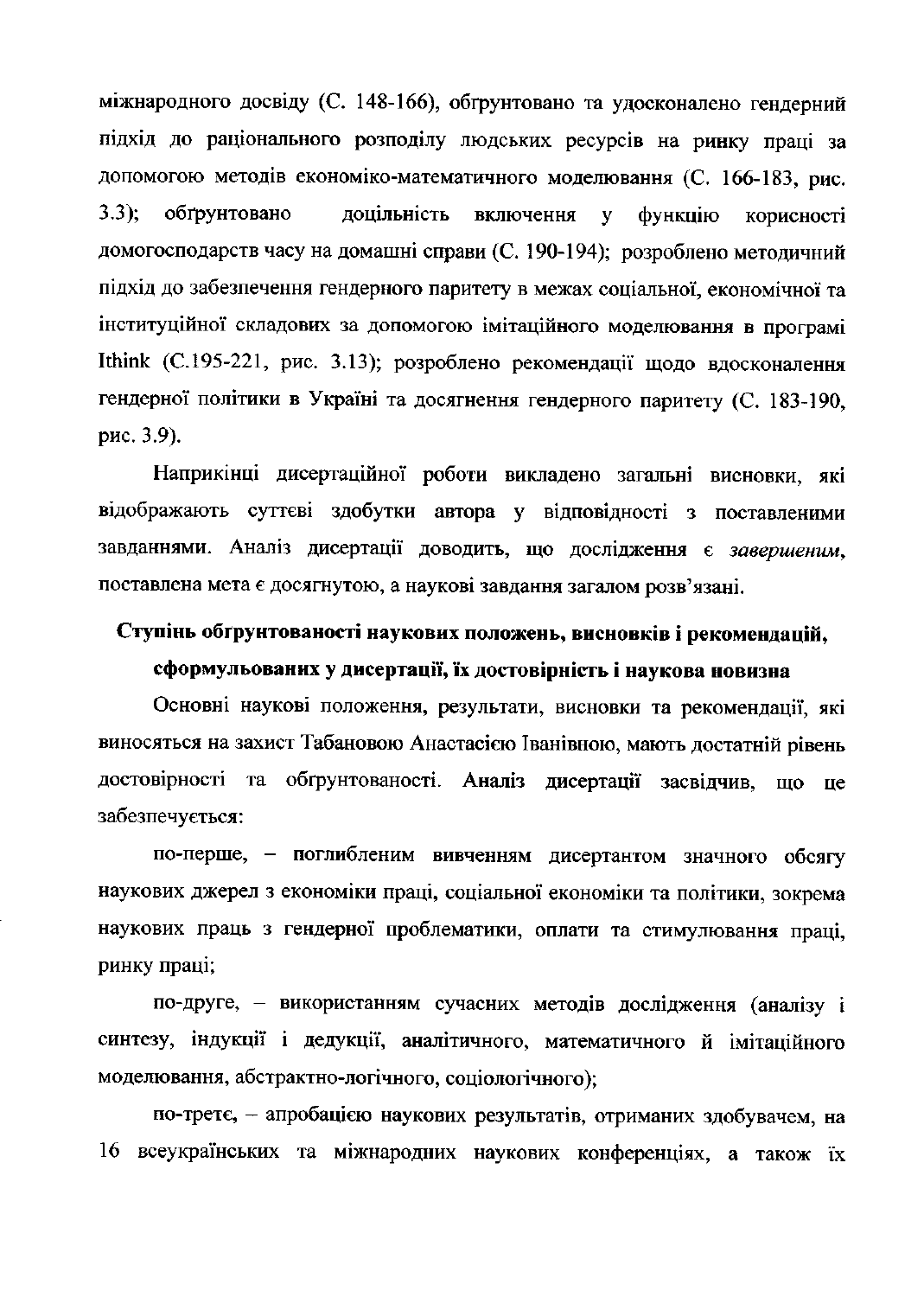використанням у практичній діяльності районною й обласною адміністраціями та у навчальному процесі;

по-четверте, - публікацією 25 наукових праць за темою дисертації. зокрема 2 колективних монографії, 6 статей у наукових фахових виданнях, у тому числі і тих, що входять до міжнародних наукометричних баз даних, 1 статті у інших виданнях, 16 тез доповідей у матеріалах конференцій.

Достовірність та обгрунтованість отриманих висновків та розроблених пропозицій забезпечується також інформаційною базою дослідження, в якості якої слугували законодавчі акти України, дані офіційного сайту Верховної Ради України, дані Інституту демографії та соціальних досліджень імені М.В. Птухи, а також тим, що дисертаційне дослідження виконано на основі широкого масиву даних Державної служби статистики України, Державної служби зайнятості та Головного управління статистики Одеської області, статистичних матеріалів Євростату, Всесвітнього Економічного форуму, Статистичного відділу Організації Об'єднаних Націй та Міжнародної Організації Праці.

Наукова новизна результатів роботи А.І. Табанової визначається сукупністю наукових положень, висновків і рекомендацій теоретичного, методичного і практичного характеру, спрямованих на вирішення проблеми гендерної нерівності в Україні, оцінки гендерної ситуації з урахуванням соціально-економічного та інституційного аспектів, підвищення ефективності політики регулювання гендерного паритету в країні.

До більш значимих наукових результатів, які характеризуються науковою новизною, слід віднести такі.

Серед положень наукової новизни з рубрикою «удосконалено» слід понятійно-категоріальний відзначити сформований дисертантом апарат соціально-економічних та інституційних складових гендерної політики в Україні. Так, в роботі запропоновано авторський підхід до тлумачення сутності термінів: «гендер» (відрізняється від відомих визначень акцентуванням уваги на економічному змісті цього поняття), «гендерна політика» (з позицій автора її особливість полягає в урахуванні інтересів та потреб не тільки жінок, а й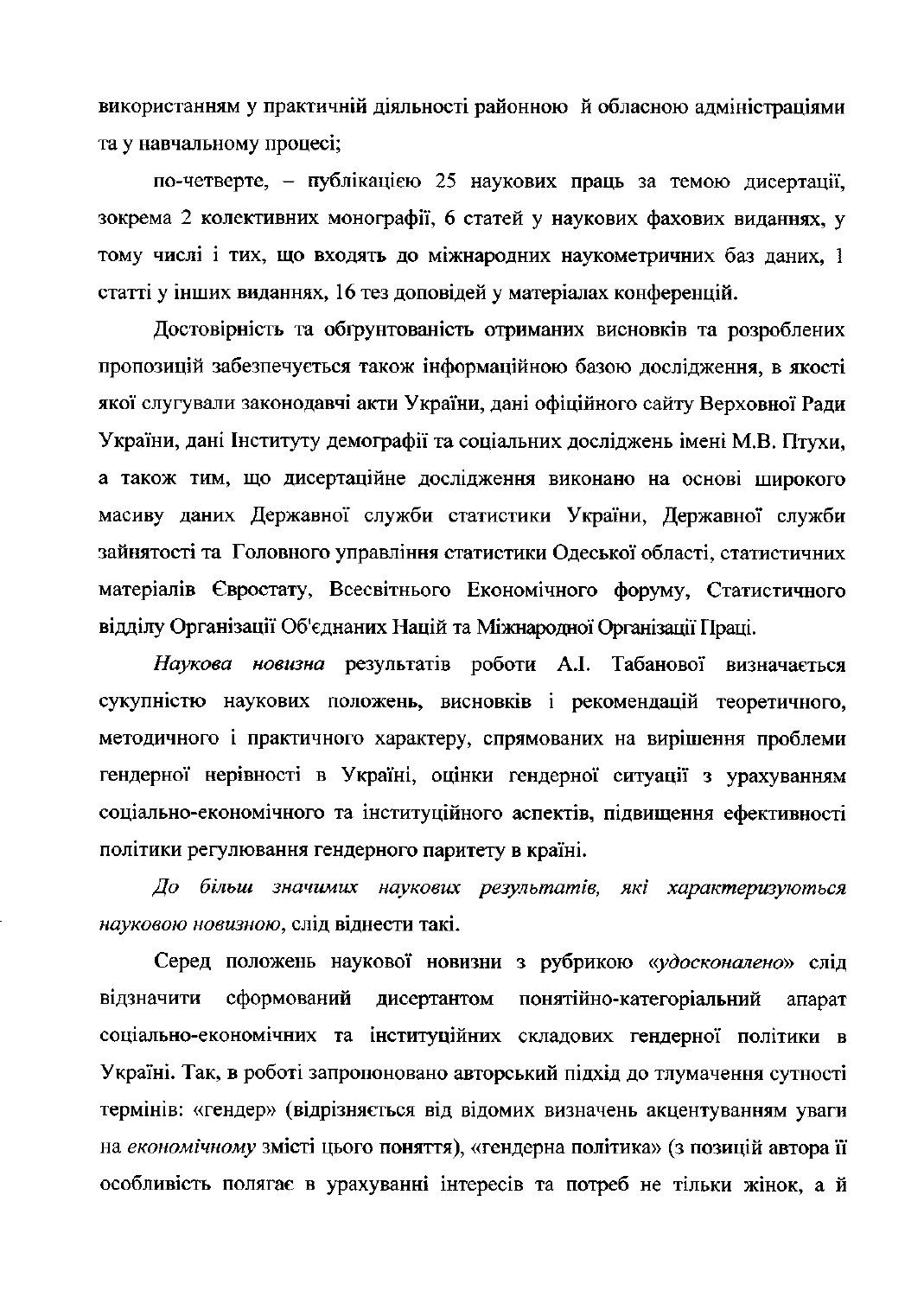чоловіків у всіх сферах життя, які мають бути законодавчо закріплені та належним чином забезпечені з метою досягнення гендерної рівності) (С. 13-19, табл. 1.2; С. 35-46, табл. 1.4, рис. 1.3).

В цьому ж сенсі заслуговує на увагу методичний підхід до групування регіонів України за станом економічної активності населення та гендерної нерівності на ринку праці, який грунтується на використанні низки критеріїв зайнятості на ринку праці - рівня зайнятості працездатного населення, рівня безробіття працездатного населення та індексу дисиміляції за критерієм економічної активності. Застосування такого підходу дає змогу робити науково обгрунтований вибір видів та напрямів регулювання гендерної політики з урахуванням регіональних особливостей (С. 97-104, табл. 2.3).

Характеризується новизною та оригінальністю запропонований в роботі науково-методичний підхід до прогнозування та регулювання рівня гендерної нерівності (на основі індексу гендерного розриву, розрахованого Всесвітнім економічним форумом), який характеризується формуванням комплексу взаємозв'язків між індикаторами і дозволяє поряд із стандартним методом регулювання використовувати кібернетичний. Завдяки цьому стає можливим оперативне виявлення протиріч в гендерній політиці і більш швидке прийняття науково обгрунтованих управлінських рішень (С. 195-221, табл. 3.5).

Слід вілзначити також запропонований дисертантом гендернодиференційований підхід ШОДО забезпечення оптимальних пропорцій співвідношення чоловічих та жіночих ресурсів праці на ринку праці України залежно від ефективності праці чоловіків та жінок. Цінним є те, що такий підхід орієнтує планування розподілу та використання ресурсів праці передусім на досягнення максимального економічного ефекту від залучення та раціонального використання трудового потенціалу з урахуванням гендерних особливостей (166-183, рис.3.3).

У рубриці «одержали подальший розвиток» варто відзначити запропоновані автором науково обґрунтовані пропозиції щодо класифікації причин гендерної сегрегації, їх поділу на об'єктивні та суб'єктивні, а також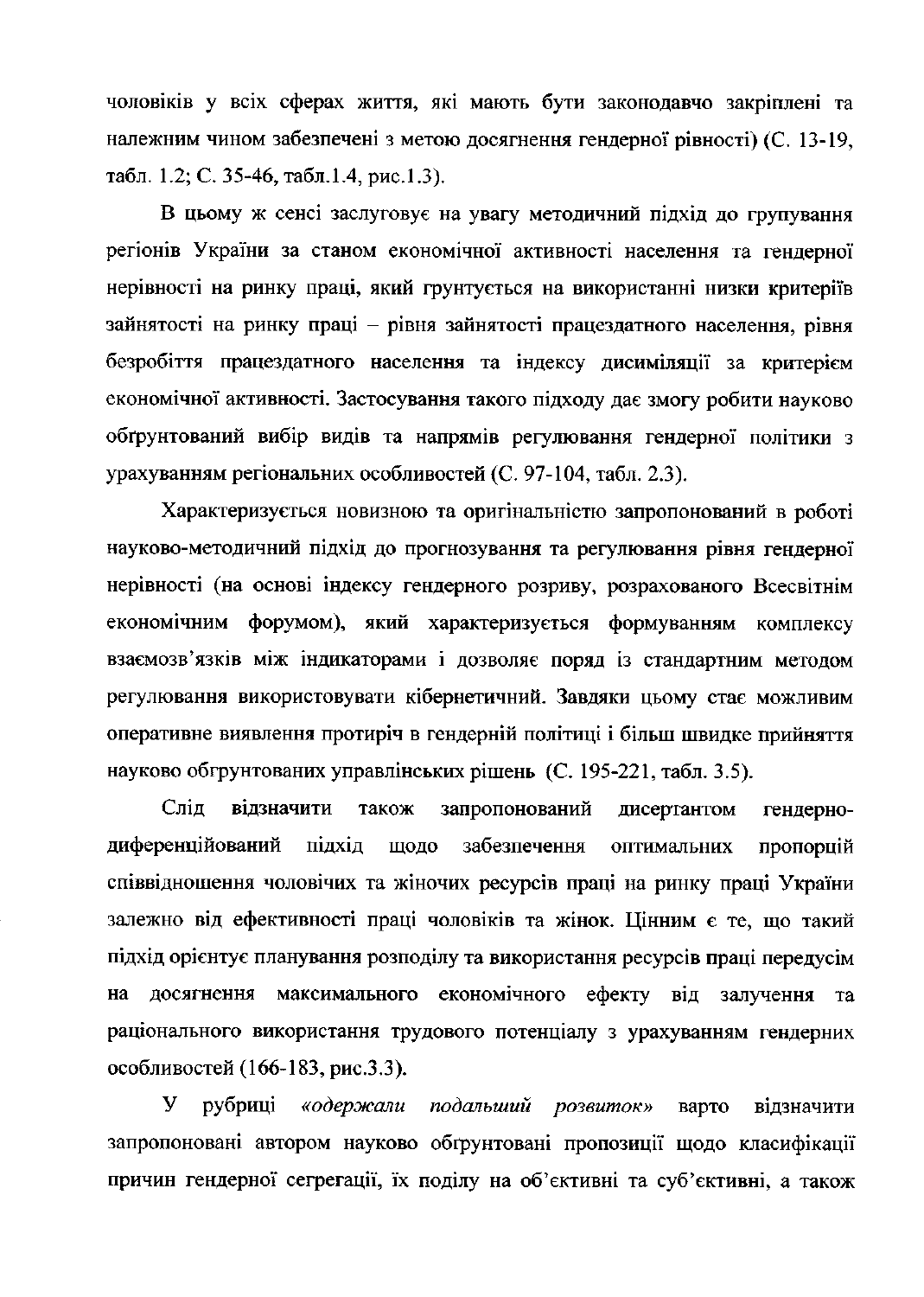введення поняття «інституціональна дискримінація» в межах означеної класифікації (С. 19-25, рис.1.2).

Наукова новизна притаманна розробленій також систематизації інструментів соціально-економічного інституційного Ta забезпечення регулювання гендерної політики, що будується на використанні міжнародного досвіду, зокрема досвіду успішних європейських країн, і дозволяє в разі застосування прискорити досягнення гендерної рівності за інституційним, соціальним та економічним напрямками (С. 148-166, рис. 3.1).

Елементи наукової новизни притаманні розробленим пропозиціям щодо оптимізації корисності домогосподарств. **функції** Автор обгрунтовує необхідність урахування часу на домашню працю, який становить самостійну цінність та дозволяє оцінювати невраховану працю жінок (С. 190-194).

У пропозиціях автора дістали подальший розвиток соціально-економічні та інституційні напрямки забезпечення гендерного паритету в Україні, що важливо для побудови грамотної та дієвої гендерної політики, реалізації гендерних прав в оплаті праці, під час працевлаштування (С. 183-190, рис.3.9)

### Теоретична цінність і практична значущість наукових результатів

Сформульовані та обґрунтовані у дисертації Табанової Анастасії Іванівни теоретичні положення, науково-методичні розробки та пропозиції мають певне теоретичне і практичне значення.

Теоретичне значення отриманих результатів полягає у вдосконаленні інструментарію дослідження інституційних та соціально-економічних аспектів гендерної політики, розробці наукового підходу до визначення основних факторів гендерної рівності, зокрема на основі застосування методів розрахунку Індексу гендерної нерівності, оптимізації трудових ресурсів на ринку праці України та функції корисності домогосподарств.

Прикладну значущість результатів дослідження бачимо в тім, що основні положення, висновки та пропозиції, подані у дисертаційній роботі, доведені до рівня практичних рекомендацій, які можна використовувати для забезпечення гендерного паритету в Україні.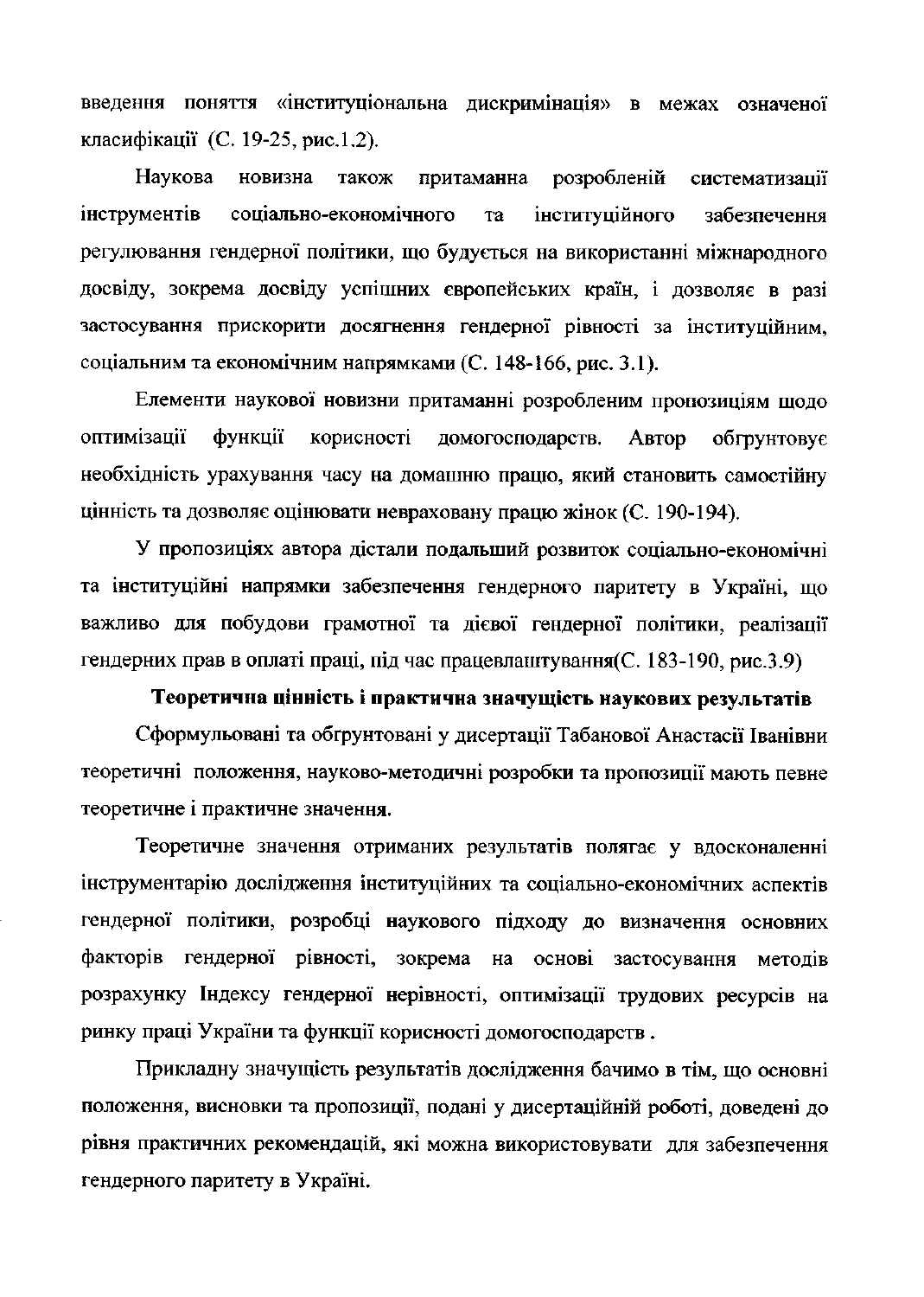Прикладна цінність авторських розробок підтверджується ïх. використанням Департаментом економічного розвитку Одеської міської ради у процесі корегування програми соціально-економічного розвитку міста. Департаментом економічної політики та стратегічного планування Одеської обласної державної адміністрації. Практичне використання розробок Табанової А.І. підтверджено довідками, які прикладені до дисертаційної роботи.

# Відповідність дисертації встановленим вимогам. Повнота викладу наукових результатів дисертації в опублікованих працях

Дисертація написана науковим стилем, державною мовою, за класичною схемою, тобто містить вступ, 3 розділи по три параграфи, висновки, список використаних джерел, додатки. Виклад матеріалу дослідження відзначається послідовністю, логічністю, наявністю значної кількості ілюстративного матеріалу (таблиці, рисунки тощо).

Наукові положення, висновки та рекомендації дисертаційної роботи Табанової Анастасії Іванівни висвітлено у наукових працях, які відповідають чинним вимогам до опублікування результатів дисертацій на здобуття наукового ступеня кандидата наук. За темою дослідження дисертантом опубліковано 25 наукових праць загальним обсягом 10,28 д.а. (з яких особисто автору належить 8,78 д.а.); серед них у наукових фахових виданнях України – 6 статей загальним обсягом 4,4 д.а. (з яких особисто автору належить 3,78 д.а.), у наукових періодичних виданнях інших держав і виданнях України, включених до міжнародних наукометричних баз - 1 стаття загальним обсягом 0,6 д.а. (з яких особисто автору належить 0,35 д.а.), розділи у 2 колективних монографіях загальним обсягом 1,52 д.а. (з яких особисто автору належить1,14 д.а.), 16 публікацій у збірниках науково-практичних конференцій та інших виданнях загальним обсягом 3,76 д.а. (з яких особисто автору належить 3,51 д.а.). Обсяг друкованих робіт, їх зміст і кількість відповідають вимогам щодо висвітлення основного змісту дисертації у публікаціях. Усі публікації відображають основні результати дослідження, які винесено на захист, та повною мірою відповідають змісту дисертації. Внесок авторки у роботи, опубліковані у співавторстві,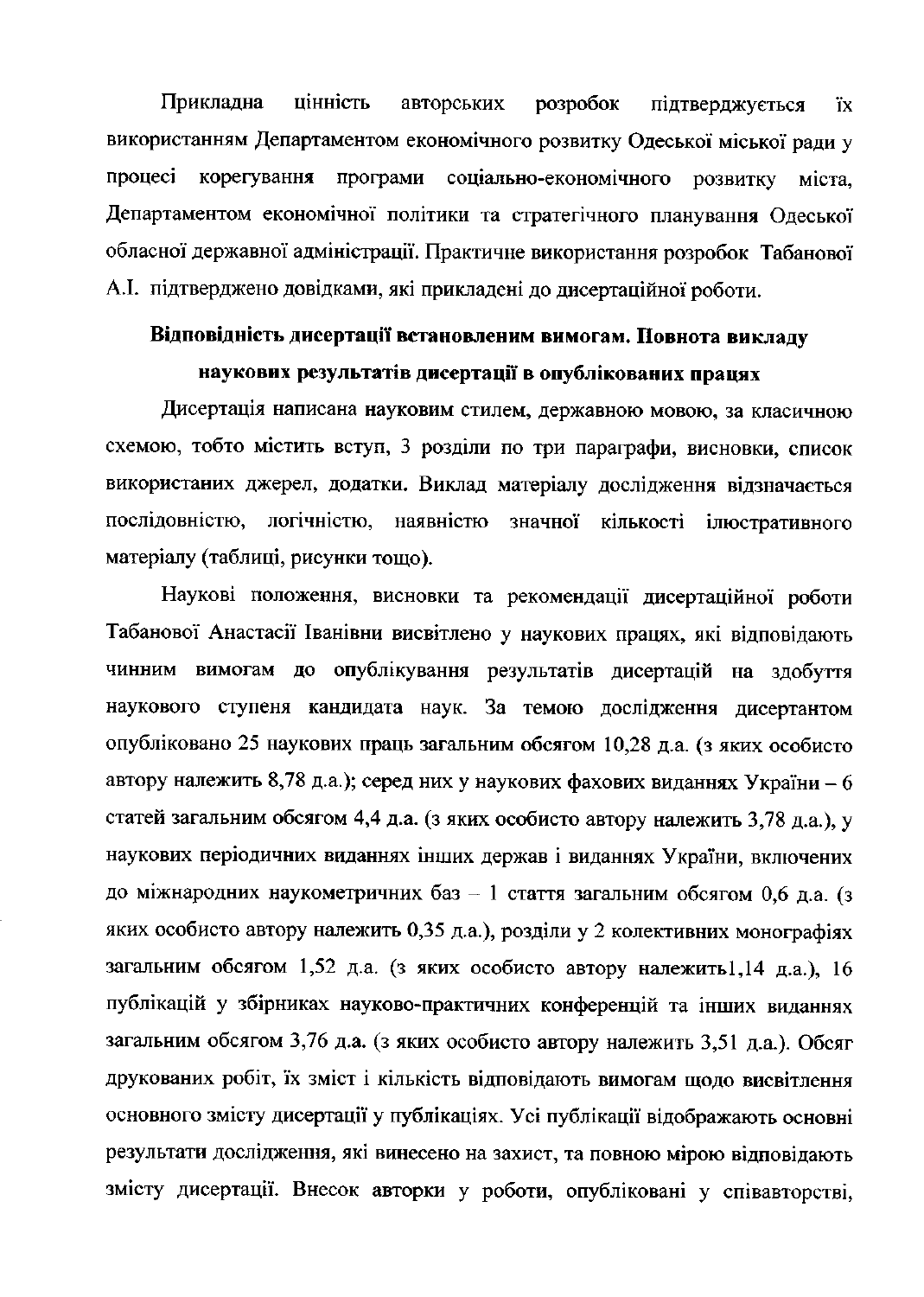чином конкретизовано в авторефераті у належним переліку праць, опублікованих за темою дисертації.

Автореферат ідентично відображає структуру дисертації, логіку викладення матеріалу, основні положення, отримані наукові результати, висновки та пропозиції, викладені в дисертаційній роботі.

### Дискусійні положення та зауваження щодо змісту дисертації

Разом з тим, позитивно оцінюючи досягнуті результати та наукову новизну положень дисертаційного дослідження Табанової Анастасії Іванівни, необхідно висловити окремі зауваження стосовно окремих недоліків роботи.

1. У першому розділі роботи автор недостатньо приділив уваги порівняльному аналізу особливостей міжнародної та української нормативнозаконодавчої бази гендерної політики. Теоретичні положення набули б більш переконливої аргументації, як би авторка більш чітко і повно розкрила передумови формування дієвої гендерної політики.

2. Визначаючи кластерну модель для аналізу гендерних аспектів зайнятості, доцільно було б вказати декілька показників, які характеризують саме стан проблеми (наприклад, частку жінок у структурі економічно активного населення області, зайнятого населення області, у складі працездатного населенні, у складі безробітних). Це дало б змогу на рівні регіонів глибше проаналізувати відмінності у гендерній нерівності (С. 97-104).

3. У п. 2.3. подана корисна аналітична інформація щодо гендерної нерівності в інституційному житті України (С.117-126), але варто було б розширити аналіз, не обмежуючи його тільки вищими органами влади та органами місцевого самоврядування України.

4. Схвалюючи загалом авторський підхід щодо включення домашньої праці у функцію корисності домогосподарств (С. 190-194), не можна, водночас, не помітити, що поза увагою дисертанта залишилося розкриття можливостей практичного застосування цього підходу, оцінка можливого економічного ефекту від цього.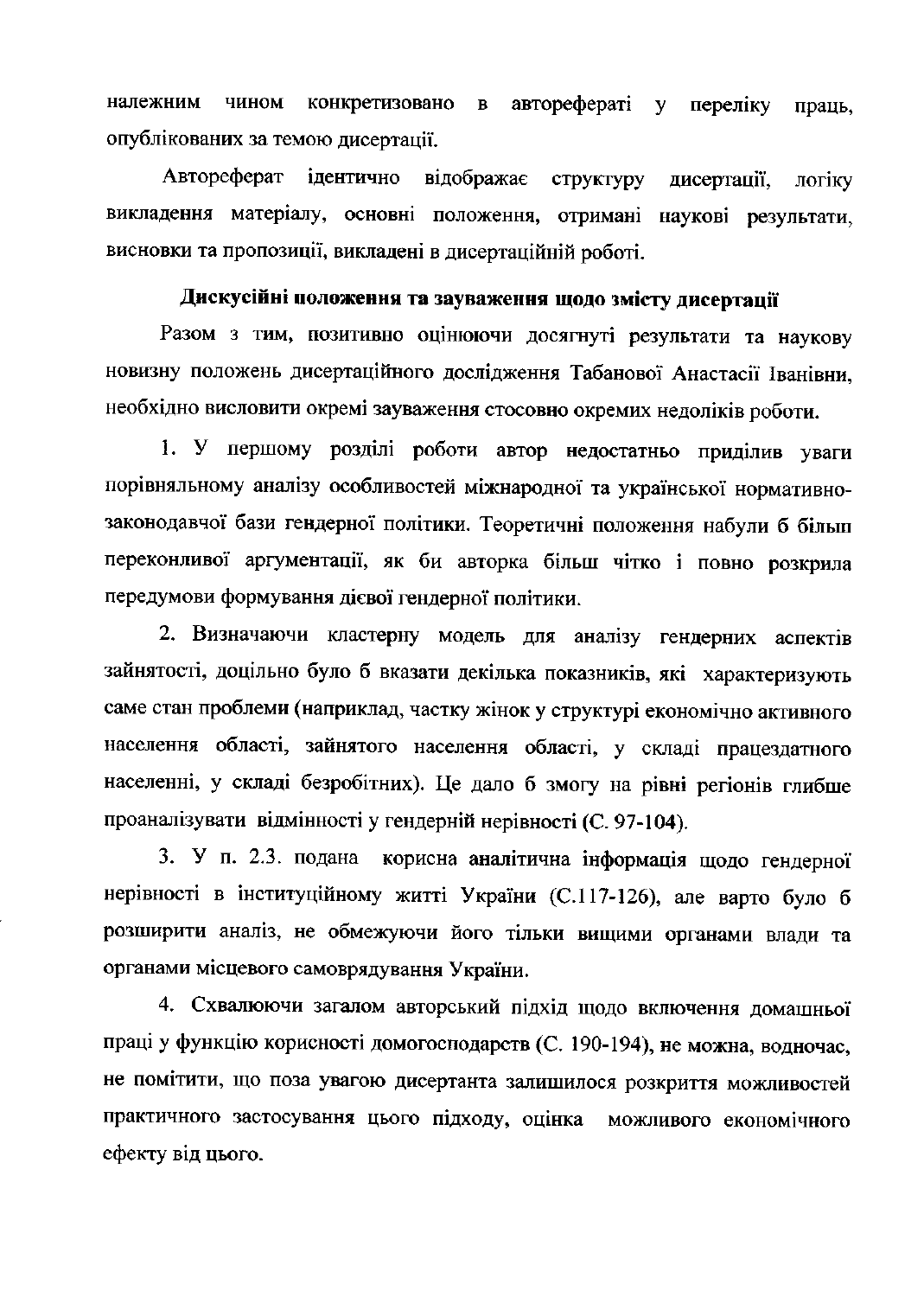5. У розділі 3 автор пропонує низку заходів стосовно досягнення оптимальних пропорцій у розподілі ресурсів праці в Україні з урахуванням гендерного аспекту (С. 183-190, рис. 3.9), з якими важко не погодитися, однак не вистачає пояснень, як конкретно має відбуватися процес реалізації цих пропозицій в умовах сьогодення України.

6. Не зменшуючи наукового та практичного значення отриманих дисертантом результатів, вважаємо, що виклад положень дисертації значно більше виграв би в разі зосередження уваги на більш чіткому визначенні у третьому розділі роботи соціально-економічних та інституційних механізмів формування гендерного паритету в Україні.

Водночас, висловлені зауваження не впливають на загальну позитивну оцінку дисертаційної роботи. Наявність дискусійних положень свідчить про складність та актуальність обраного напряму досліджень.

### Загальний висновок

Дисертаційна робота Табанової А.І. на тему «Соціально-економічні та інституційні аспекти гендерної політики в Україні» є завершеною науковою працею, яка за змістом відповідає паспорту спеціальності 08.00.07 демографія, економіка праці, соціальна економіка і політика.

Одержані наукові результати дозволяють вирішити актуальне завдання науково-прикладного значення поглиблення ШОЛО методологічних i методичних засад дослідження гендерної політики та розробки науковопрактичних рекомендацій щодо вдосконалення регулювання відповідних процесів в Україні. Обрану тему дисертаційної роботи належним чином розкрито, мету дослідження досягнуто, поставлені завдання в цілому виконано. Дисертаційна робота за змістом та науковим рівнем відповідає вимогам, що висуваються до дисертацій на здобуття наукового ступеня кандидата економічних наук.

Автореферат дисертації належним чином розкриває основні її положення та висновки, є ідентичним дисертації за структурою та змістом, не містить інформації, що є відсутньою у дисертаційній роботі.